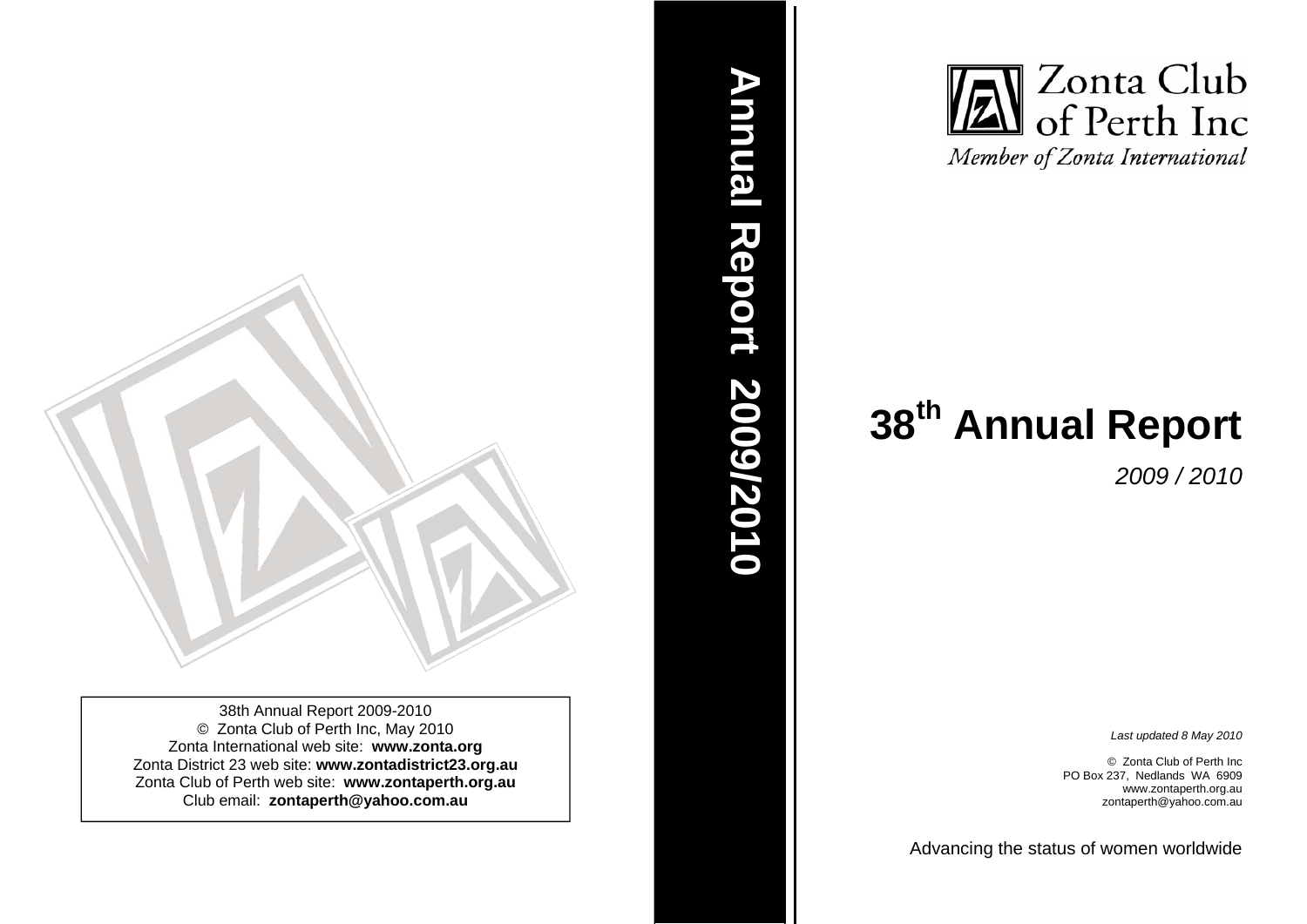

Member of Zonta International **38th Annual Report** 

**May 2010**

Zonta Club of Perth Inc. PO Box 237 Nedlands WA 6909 www.zontaperth.org.au zontaperth@yahoo.com.au Club Number: 23 03 0685 AGM: 13 May 2010 ABN: 55 339 469759 BSB 036038 Account 154851

#### *2009—2010 Club Officers*

| President                      | Carole Theobald            |
|--------------------------------|----------------------------|
| Vice President 1               | Wendy Atherden (part year) |
|                                | Penny Flett (part year)    |
| Vice President 2               | Karen Groves               |
| Secretary                      | Marlene O'Meara            |
| Minute Secretary*              | Bec Christou (part year)   |
| Treasurer                      | Katina Law                 |
| 2 <sup>nd</sup> Year Directors | Larraine McLean            |
|                                | Lyn McArthur               |
| 1 <sup>st</sup> Year Directors | Agnes Vacca                |
|                                | Karina Moore               |
| Archivist and correspondence*  | Margaret Medcalf           |
| Parliamentarian*               | 'Tricia Summerfield        |
| *Non Board positions           |                            |

#### *Team Co-ordinators/Mentors*

Awards and Holidays Service and Advocacy Public Relations and Archives

Membership and Program Karina Moore/Marg Giles Events and Fellowship Glen Wilson/Marlene O'Meara Larraine McLean/'Tricia Summerfield Mary Gurgone/Karen Groves Gillian Palmer/Lennie McCall

#### *District Office Bearers*

D23 Archivist and webmaster D23 Newsletter Editor Carole Theobald D23 History and Archives

Area 3 Director Judy Tennant 'Tricia Summerfield Lennie McCall (Chair), Margaret Medcalf Sciona Browne and Fiona Crowe Karen Groves

D23 Yarri Wada Project Coordinators D23 Jane M Klausman Coordinator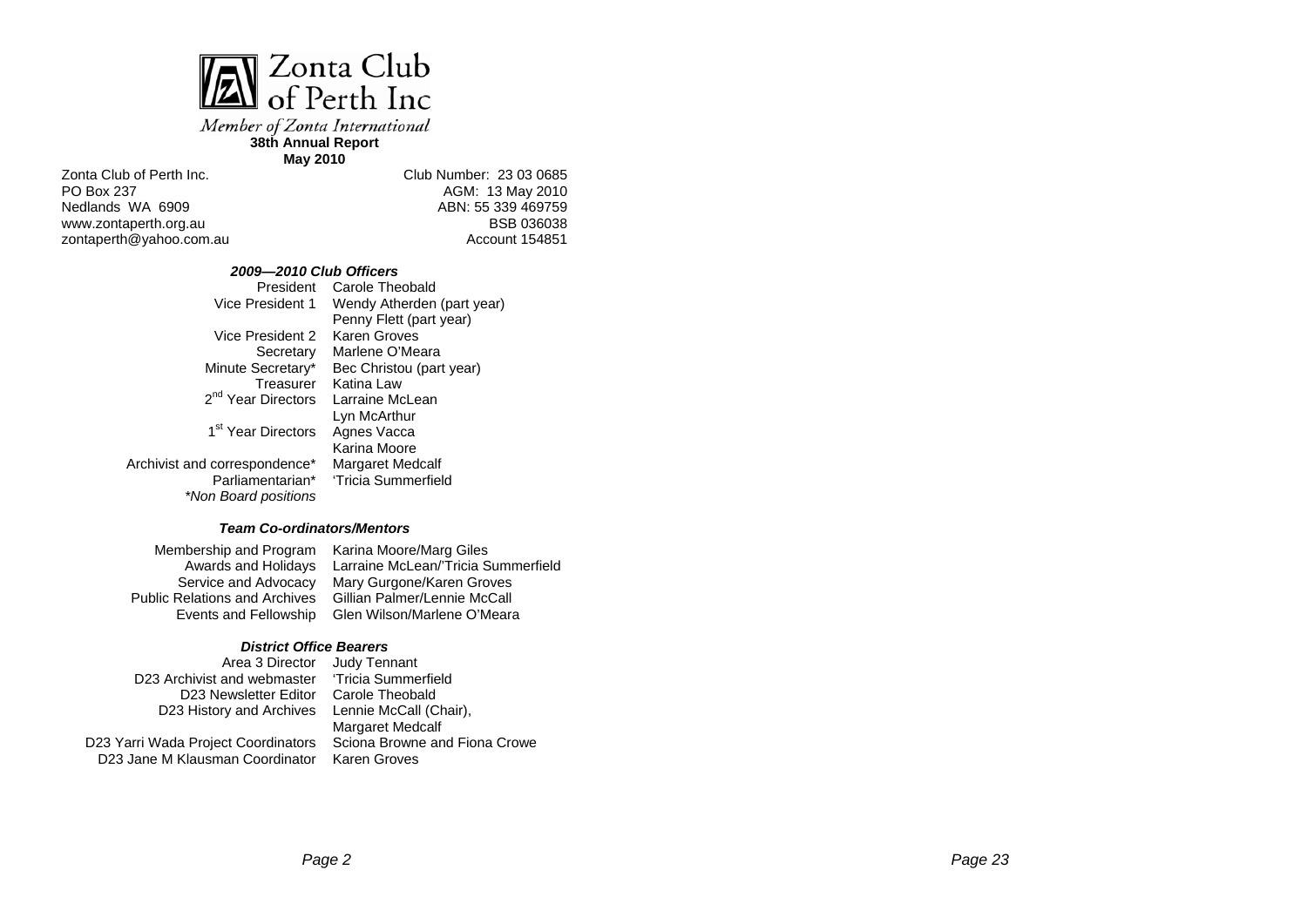

## **BALANCE SHEET AS AT 31/3/10**

| Assets                           |              |
|----------------------------------|--------------|
| <b>Current Assets</b>            |              |
| Cash On Hand                     |              |
| Westpac                          | \$16,038.69  |
| Total Cash On Hand               | \$16,038.69  |
| Savings Funds                    |              |
| ANZ V2 Plus                      | \$6,440.82   |
| Esanda Debenture/Holiday Tru     | \$15,000.00  |
| <b>Total Savings Funds</b>       | \$21,440.82  |
| <b>Trade Debtors</b>             | $-$160.00$   |
| <b>Total Current Assets</b>      | \$37,319.51  |
| <b>Total Assets</b>              | \$37,319.51  |
|                                  |              |
| <b>Liabilities</b>               |              |
| <b>Current Liabilities</b>       |              |
| Other Current Liabilities        | \$4,730.00   |
| <b>Total Current Liabilities</b> | \$4,730.00   |
| <b>Total Liabilities</b>         | \$4,730.00   |
|                                  |              |
| <b>Net Assets</b>                | \$32,589.51  |
|                                  |              |
| Equity                           |              |
| Retained Earnings                | \$35,171.93  |
| Current Year Earnings            | $-52,582.42$ |
| <b>Total Equity</b>              | \$32.589.51  |



# **President's Report 2009-2010** *Carole Theobald*

If our Club was a garden, this year members have been digging our garden bed, adding fertiliser and rearranging the plants. In addition, some trees in the garden have been providing shade to nearby gardens, helping them to thrive too. At this stage, the garden is healthy, though it will continue to need watering! So what does this mean in English?

#### *Digging our garden*

In Zonta terms, the foundation of our garden is our Constitution and this was literally 'dug out' and reworked this year. The Constitution was last lodged with the Department of Commerce in 1989 and special mention must be given to our Club Parliamentarian, 'Tricia Summerfield, who has successfully overseen this updating process.

Our Club also discovered that it needed a Charities Collection Licence. This has now been applied for and granted. It has proved very useful to access 'community service' rates when booking halls, market stalls and 'stands' for sausage sizzles.

#### *Adding fertiliser*

No garden can thrive without fertiliser and money is what makes things possible in our club! All members are to be congratulated

for taking on the fundraising challenge this year. As you will see in the Team Reports, many members have gained new skills and the Club has held some very enjoyable events in the process. This experience base will also help to set the club up for next year.

#### *Re-arranging the plants*

Sometimes plants are re-arranged so they may grow more easily and bear more fruit, being supported and nurtured during their transition. These principles also apply to our club. To encourage members to take on leadership roles, the four large committees of last year have been replaced by five smaller creative teams:

- Events and Fellowship;
- Awards and Holidays;
- Service and Advocacy:
- Membership and Program; and
- Public Relations and Archives.

A special feature of the teams is that they are led by 'newer member' co-ordinators who are assisted by 'more experienced' members who act as their mentors. This arrangement encourages newer members to take on leadership roles knowing that they will be supported during their 'learning curve'.

The Finance role has been absorbed by the Board and the Nominating Committee remains unchanged. The feedback so far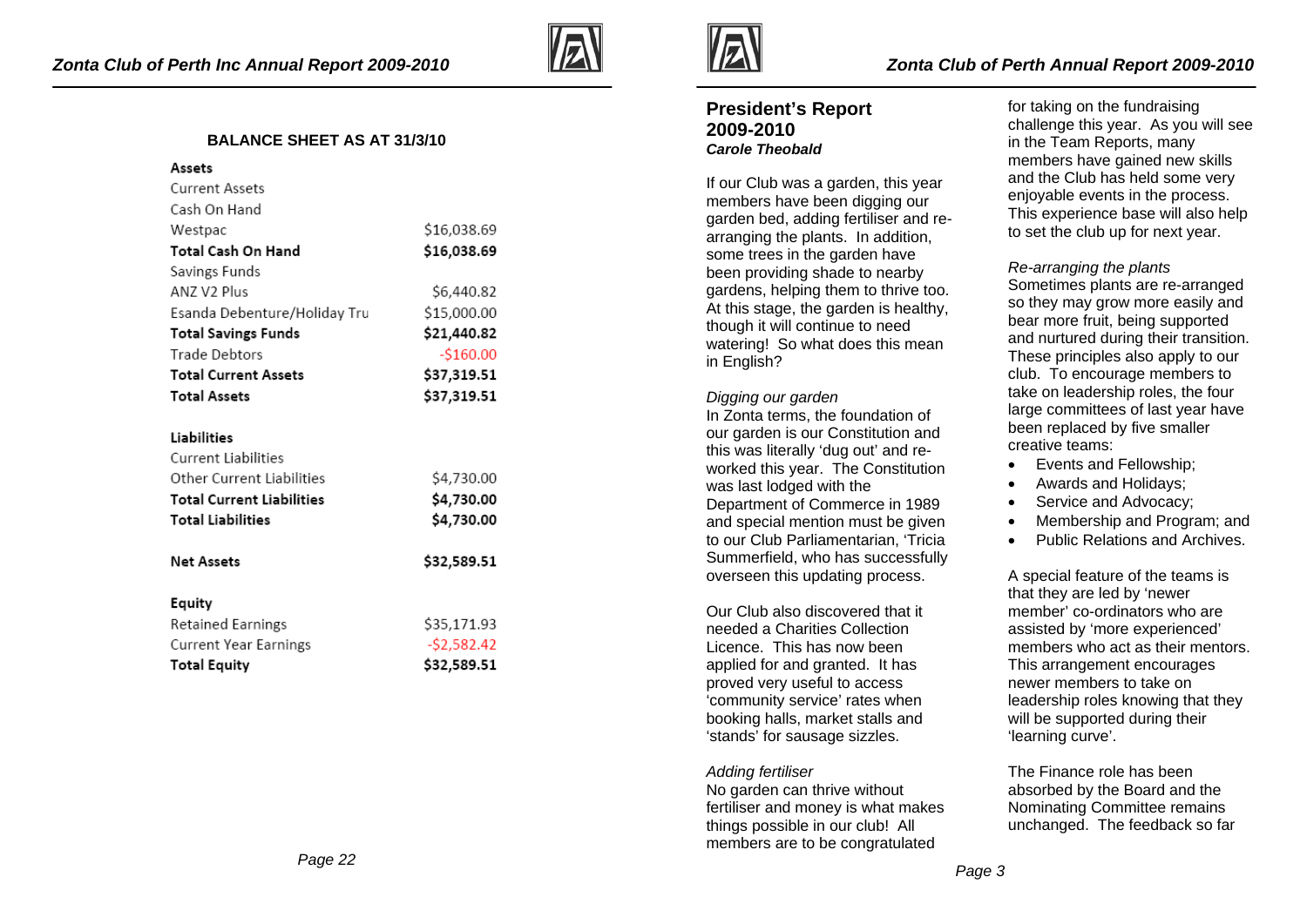

has been very positive for this new arrangement.

#### *The Trees*

Eight of our club members have actively contributed to D23 activities.

- Area 3 Director, Judy Tennant has provided invaluable support to me, our club, and also to other clubs in the area.
- The D23 History and Archives Committee was ably chaired by Lennie McCall and also included Margaret Medcalf and D23 Archivist 'Tricia Summerfield.
- 'Tricia also took on the new challenge of D23 webmaster.
- Karen Groves capably coordinated the Jane M Klausman Women in Business Scholarships.
- The Yarri Wada Project finishes at the end of the biennium and Fiona Crowe and Sciona Browne are to be congratulated for taking this project through its birth as a puppet project, to its maturity as a health, culture and life skills education program for young women and men. Thanks to LotteryWest and Healthway funding, a full time Youth Worker will be employed at Mowanjum Community leaving a lasting legacy to Yarri Wada's great foundation.
- Through my role as D23 newsletter editor, I continue to be inspired by the stories from Zontians at home and abroad who, with creativity and

determination, help improve the status of women.

In all gardens, some plants provide a magnificent show for many years, with cuttings abounding and then sadly the parent plant weakens and dies. The club will fondly remember charter member Yvonne Roberts, who sadly passed away in January. Yvonne was a charter and current member of the Zonta Club of Perth, 'mother' to the Zonta Club of Perth Northern Suburbs, co-founder of the present clubs in Bunbury and Dunsborough and previous clubs in South of Perth and Darling Range.

We had some bright flowers this year with Lennie McCall receiving an Order of Australia, Fiona Crowe and Diana Rigg both being named in WA Business News 'top 40 under 40' entrepreneurs and Wendy MacGibbon and Jean Oldham each notching up 30 years of Zonta Service! Congratulations to you all.

The harvest has been substantial: new members, a vibrant buzz at club meetings, more volunteers to take on new challenges, great speakers, lots of laughter and the satisfaction of knowing that our efforts are making a difference to women's lives! We may all be justly proud of the fruits of our labours that are detailed in the Team Reports below.



### **TOTAL FUNDS STATEMENT AS AT 31/3/10**

| Audited            |                       | <b>YTD Actual</b> | <b>Total Actual</b> |
|--------------------|-----------------------|-------------------|---------------------|
| Actual to 31/03/09 | <b>FUND BALANCES</b>  | to 31/3/10        | to 31/3/10          |
| \$4,107.55         | Administration        | $-$947.96$        | \$3,159.59          |
| \$8,977.91         | <b>Puppet Project</b> | $-$4,073.98$      | \$4,903.93          |
| \$3,177.31         | Ngarinyin             | \$593.00          | \$3,770.31          |
| \$1,577.41         | Fundraising           | \$2,718.50        | \$4,295.91          |
| \$2,331.75         | Founders Day Dinner   | $-$100.00$        | \$2,231.75          |
| \$15,000.00        | Zonta Holidays        | $-$ \$771.98      | \$14,228.02         |
| \$35,171.93        | TOTAL                 | $-$ \$2,582.42    | \$32,589.51         |

#### **REPRESENTED BY:**

|              | \$13,374.53 Westpac Chequing Account       | \$16,038.69  |
|--------------|--------------------------------------------|--------------|
| \$6,297.48   | ANZ V2 Plus                                | \$6,440.82   |
|              | \$15,000.00 ESANDA Debenture/Holiday Trust | \$15,000.00  |
| $-$ \$160.00 | Trade Debtors                              | $-$160.00$   |
|              | \$659.92 Other Liabilities                 | $-$4.730.00$ |
|              | \$35,171.93 TOTAL FUNDS AVAILABLE          | \$32,589.51  |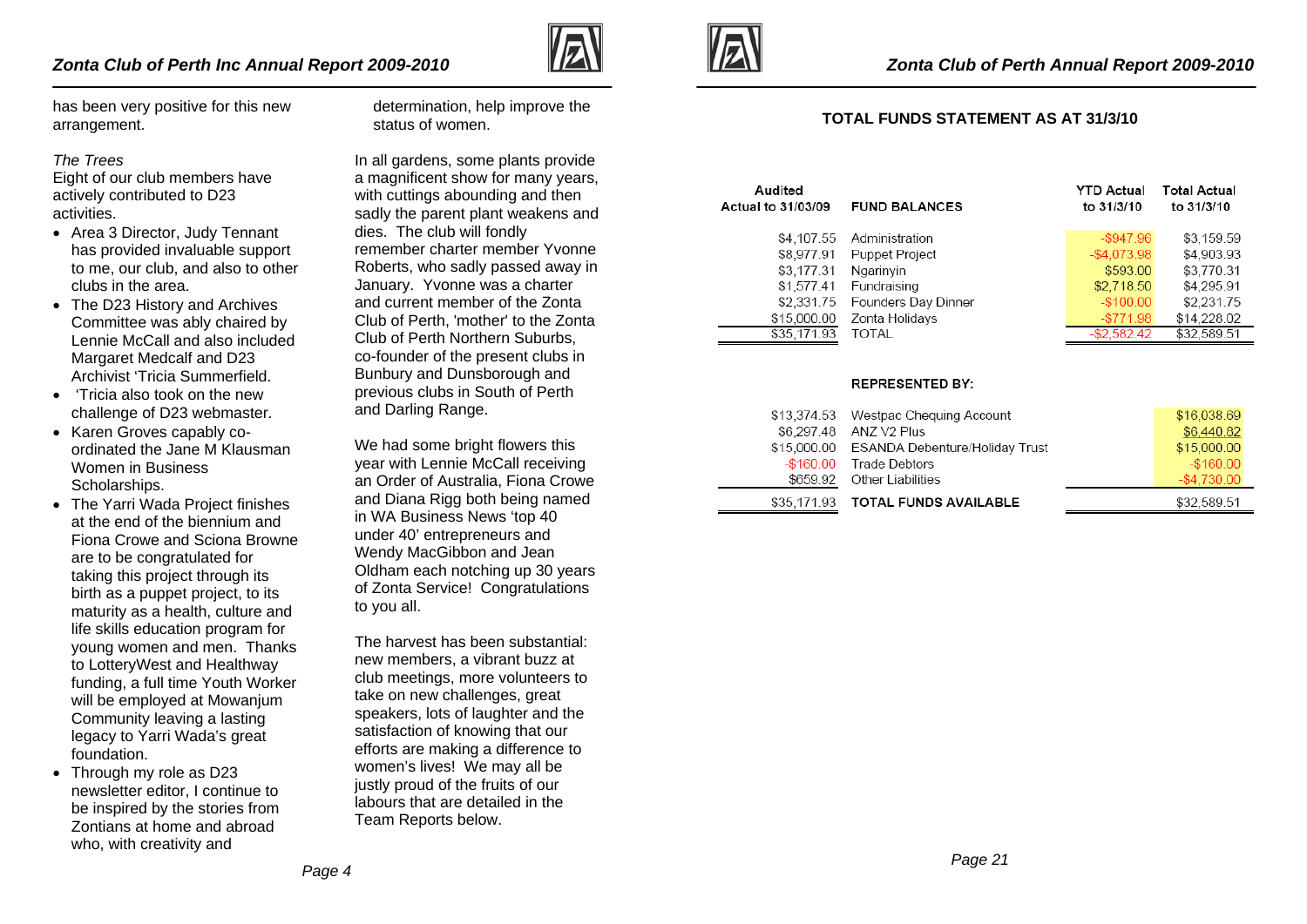

#### **FUNDRAISING - INCOME & EXPENDITURE - 1/4/09—31/3/10 continued**

| <b>Ngarinyin Project</b><br>Income |              |
|------------------------------------|--------------|
| Ngarinyin Fundraising              | \$303.00     |
| Card Sales                         | \$290.00     |
| <b>Total Income</b>                | \$593.00     |
| Net Profit (Loss)                  | \$593.00     |
| Yarri Wada Puppet Project          |              |
| Income                             |              |
| Puppet Project                     | \$4,035.00   |
| <b>Total Income</b>                | \$4,035.00   |
| <b>Expense</b>                     |              |
| Puppet Project                     | \$8,108.98   |
| <b>Total Expense</b>               | \$8,108.98   |
| Net Profit (Loss)                  | $-$4,073.98$ |
| Zonta Holidays                     |              |
| Income                             |              |
| Interest on Investments            | \$478.02     |
| <b>Total Income</b>                | \$478.02     |
| Expense                            |              |
| Zonta Holidays                     | \$1,250.00   |
| <b>Total Expense</b>               | \$1,250.00   |
| Net Profit (Loss)                  | $-$771.98$   |



It has been an honour and a privilege to 'wear the Club's gardening gloves' for the last two years. My learning curve has been huge, but you reap what you sow! At a personal level, I have been rewarded with the warmth, support and friendship of members. At a Zonta service level through my increased knowledge of the organisation, I have made friendships at the Area and District levels, striking new ground with other women's service organisations and gained the immense satisfaction of knowing that our efforts contribute to making a difference to the lives of women less fortunate.

I have thoroughly enjoyed my Presidency, the garden is in good shape and I strongly recommend other members 'try on the gloves'!

 $- - - - -$ 

# **Awards and Holidays**  *Larraine McLean*

2009 – 2010 has been another very productive year for the Awards and Holidays Team. Monthly meetings were held at the home of Jean Oldham, Larraine McLean or by Email.

Awards have been processed; holidays arranged; the amount for the University Education Award and the appropriateness of the Zonta

Guiding Award discussed, presented to the Board and to the membership. Concerns regarding the Zonta Guiding Award continue. All members also regularly attended the Zonta Club of Perth monthly meetings and contributed generously to fund raising events.

#### *Awards*

- *Young Women in Public Affairs*  Denise Hamilton accepted the challenge of managing this award for 2010 and did so with considerable efficiency. Jean Oldham assisted by contacting schools and, together with Larraine McLean and Denise sat on the selection panel. The recipient for 2010, a student from PLC, has been notified. The award is to be presented at the June 2010 meeting.
- *University Education Award:*  Agnes Vacca ably managed this award for 2010. Jean Oldham assisted by contacting the Universities and sitting on the selection panel with both Agnes and 'Tricia Summerfield. The recipient has been selected and the award is to be presented in June 2010.
- *TAFE award:* Awards were presented to Ms Sherry Maso in October 2009 and Ms Catherine Corcoran who received her award in March 2010. 'Tricia Summerfield requested that the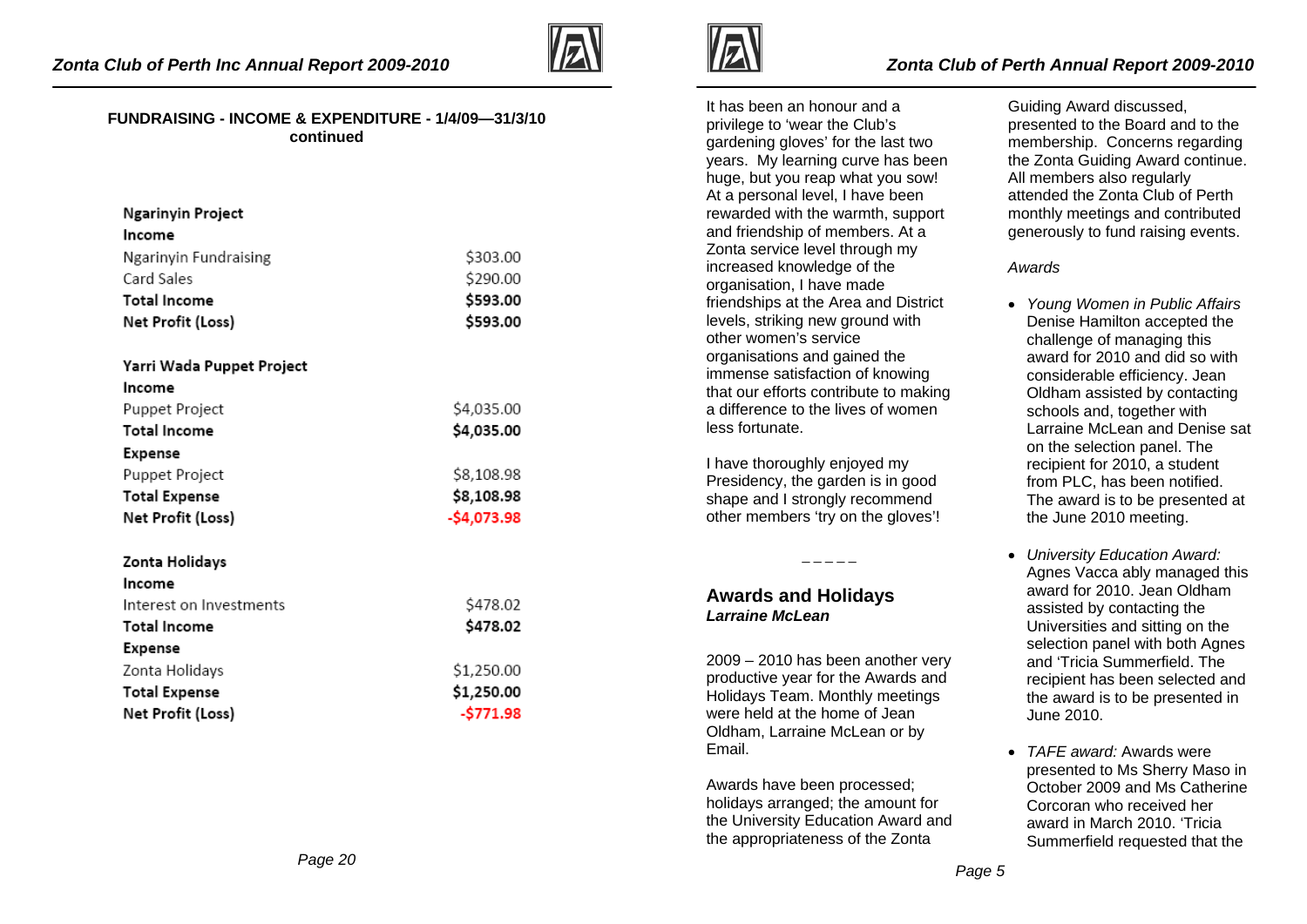# *Zonta Club of Perth Inc Annual Report 2009-2010*



wording of one item in the criteria be changed. This was discussed by the team and the proposed change is to be presented to the board in May 2010.

- *Woman Of Achievement Award:*  Ms Sue Boyd was nominated by our Club for the Area Award.
- *Zonta Guiding Award:* Ms Sian Hayes has been selected by the Guides Association of WA to receive this award. It will be presented in June 2010.

#### *Holidays*

Wendy MacGibbon managed this project with the assistance of Wendy Atherden from October 2009.

Families were referred by Disability Services; RPH; and Chronic Disease Management Team (Midland) and Mary Gurgone.

Bookings were made at Friendship House in Albany and enjoyed by one family. As another family was unable to travel to Albany, Wendy MacGibbon offered her house in Mandurah. This was accepted and appreciated.

It was noted that Mr Roy Perry, our contact for Friendship House Albany retired from his position after 37 years of service. A letter of thanks on behalf of the Awards and Holidays Team was sent by Wendy MacGibbon.

*Requests For Assistance:* Several requests were received. Each was discussed by the team and not considered to be appropriate for assistance. Larraine responded to each request.

Many thanks to all team members for their friendship, support and many hours of co-operative endeavour that made a difference and contributed to a very successful year of Zonta service.

*Awards and Holidays Team Larraine McLean (Co-ordinator) 'Tricia Summerfield (Mentor) Roslyn Budd (LOA) Donella Caspersz Denise Hamilton Wendy MacGibbon Jean Oldham Agnes Vacca Joy Zec* 

# **Events and Fellowship**  *Glen Wilson*

On behalf of the Events and Fellowship Team it is my pleasure to present this annual report. As Team Co-ordinator, one can only be effective if supported by an efficient and positive team. Without doubt they are just that. Many thanks to Marlene for her Mentorship, Freda for her guidance, Bec for being the ticket



### **FUNDRAISING - INCOME & EXPENDITURE - 1/4/09—31/3/10**

| Funds                            |             |
|----------------------------------|-------------|
| Income                           |             |
| <b>Fundraising Current Year</b>  | \$1,745.00  |
| Movie Fundraiser                 | \$2,045.00  |
| <b>Entertainment Books</b>       | \$260.00    |
| International Fundraising Dinner | \$1,490.00  |
| Zonta Breakfast                  | \$1,763.50  |
| Sausage Sizzle                   | \$2,021.40  |
| Garage Sale                      | \$1,020.00  |
| Quiz Night                       | \$4,811.50  |
| Interest on Investments          | \$353.52    |
| <b>Total Income</b>              | \$15,509.92 |
|                                  |             |

#### **Expense**

| Zonta Breakfast                | \$861.42    |
|--------------------------------|-------------|
| Zonta House Refuge Association | \$1,000.00  |
| <b>Birthing Kits</b>           | \$2,000.00  |
| <b>Education Award - TAFE</b>  | \$1,500.00  |
| Education Award - University   | \$2,000.00  |
| Young Woman in Public Affairs  | \$500.00    |
| Jane M Klausman Women in Bus   | \$400.00    |
| General Service                | \$4,530.00  |
| <b>Total Expense</b>           | \$12,791.42 |
| Net Profit (Loss)              | \$2,718.50  |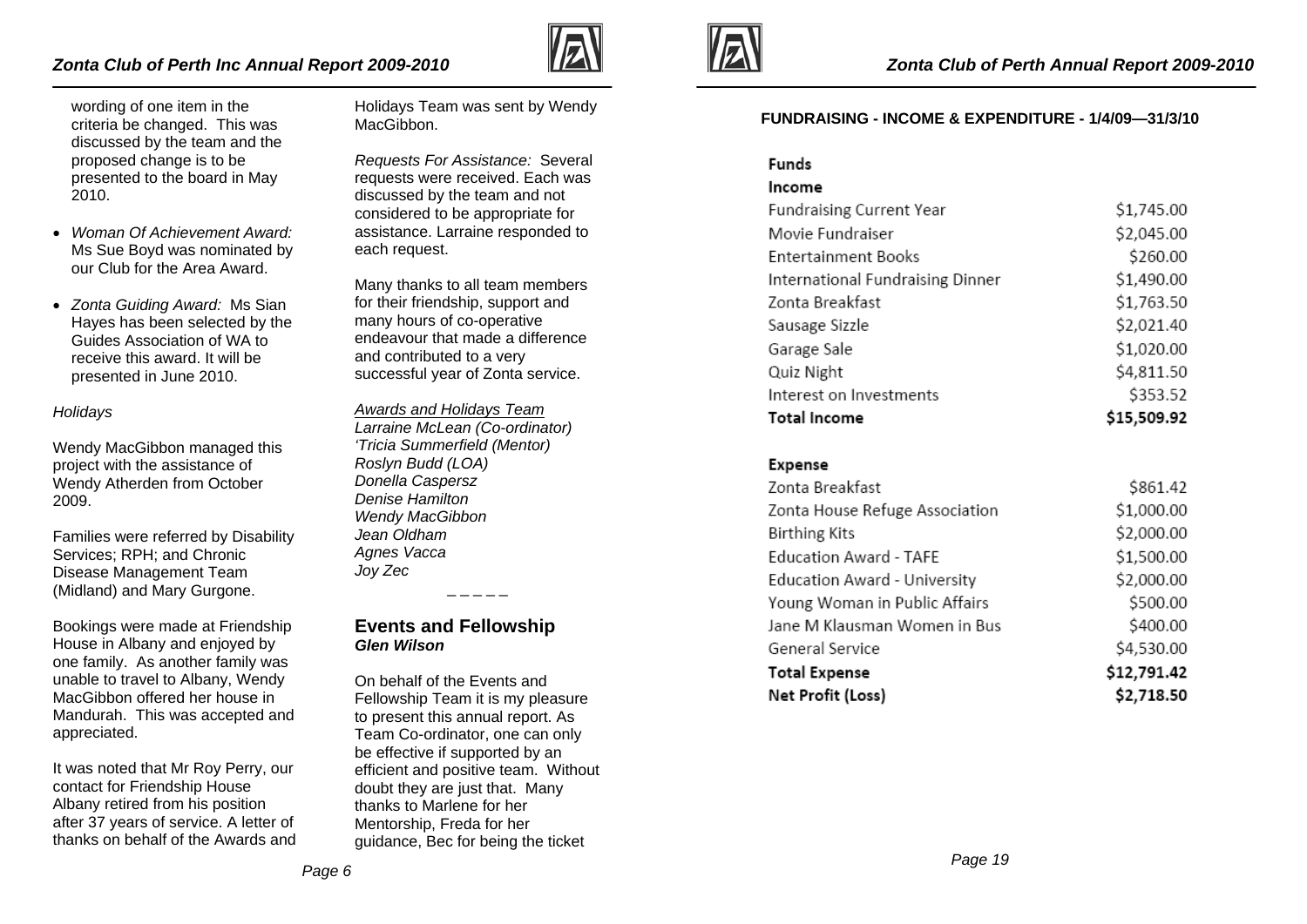

### **ADMINISTRATION - INCOME & EXPENDITURE - 1/4/09—31/3/10**

| Administration                 |              |
|--------------------------------|--------------|
| Income                         |              |
| Membership Fees                | \$6,302.00   |
| Dinner Raffle                  | \$198.25     |
| Dinner Money                   | \$10,545.00  |
| Christmas Dinner Payments      | \$2,592.00   |
| Miscellaneous Income           | \$11.00      |
| <b>Total Income</b>            | \$19,648.25  |
| Expense                        |              |
| Accounting Fees                | \$495.00     |
| Police Clearances              | \$153.00     |
| International Dues             | \$4,214.00   |
| District 23 Dues               | \$560.00     |
| Legal Fees                     | \$53.60      |
| Postage & Stationery           | \$139.05     |
| PO Box Rental                  | \$79.50      |
| Membership - Badges            | \$248.04     |
| Membership - Other Gifts/Cards | \$444.20     |
| PR - Club Stationery           | \$25.00      |
| PR - Display Banner            | \$59.32      |
| Meals - Dinner Meetings        | \$11,305.00  |
| Christmas Dinner               | \$2,544.00   |
| Founders' Day Dinner           | \$75.00      |
| Sundry                         | $-$ \$331.50 |
| President's Annuity            | \$200.00     |
| Founders' Day Dinner Levy      | \$333.00     |
| <b>Total Expense</b>           | \$20,596.21  |
| Net Profit (Loss)              | $-$947.96$   |
| <b>Founders' Day Dinner</b>    |              |
| Expense                        |              |
| Area 3 Workshop                | \$100.00     |
| <b>Total Expense</b>           | \$100.00     |
| Net Profit (Loss)              | $-$100.00$   |





contact, Di for her persistent support, Lois always contributing with planning ideas and being there in between her busy overseas schedules and Sharron Hickey – what can I say - who literally bounded into Zonta and infected us all with her boundless enthusiasm.

Fundraising was put as a top priority for the club this year with a list of events determined at a planning meeting and all teams asked to help out.

The year's fundraising commenced with a memorable Sausage Sizzle in September at Melville Bunnings with Freda preparing the support sheets, Sharron on the tongs, capably followed by Bec combining the bun, sausage, onions and sauce, Di drumming up trade on the drive-through, Marlene guiding the finances and me learning how to live around 15 plus trays of rolls delivered to my lounge room! *Total raised: \$2021.* 

Our second fundraiser was the successful November movie evening "The Boys are Back", that was coordinated by Marg Giles with the Membership and Support Team. *Total raised: \$2045.*

The International Food Dinner evening in place of the February club meeting at St. Catherine's brought all members together with food, fun and fellowship. The Service and Advocacy Team

coordinated this event with Karen Groves providing her home as the venue and Mary Gurgone coordinating the "who and what" of the evening. *Total raised \$1490.*

The idea of a garage sale in the grounds of St. Catherine's came to fruition in March. The PR and Archives Team coordinated this event with members and students donating household items. Deb Mason worked tirelessly with the university students on the day and Carole Theobald sold the 'leftovers' at Canning Vale Markets a couple of weeks later. Many thanks to St. Catherine's and Fiona Crowe for allowing us to the store the goods in the squash courts! *Total raised: \$1020.*

Finally for this term, the Events and Fellowship Team coordinated the Quiz Night. None of the team had organised a quiz night before and the night went off brilliantly! Glen had to go interstate to see to the safe arrival of a grand child and Sharron capably took up the reins, ably assisted by Lois and Bec with valuable guidance from Deb Mason (who did have previous quiz night experience!).

The evening was very well supported with members selling tickets and donating prizes for the hampers, raffles and silent auction and Cambridge Bowling Club was "bursting at the seams"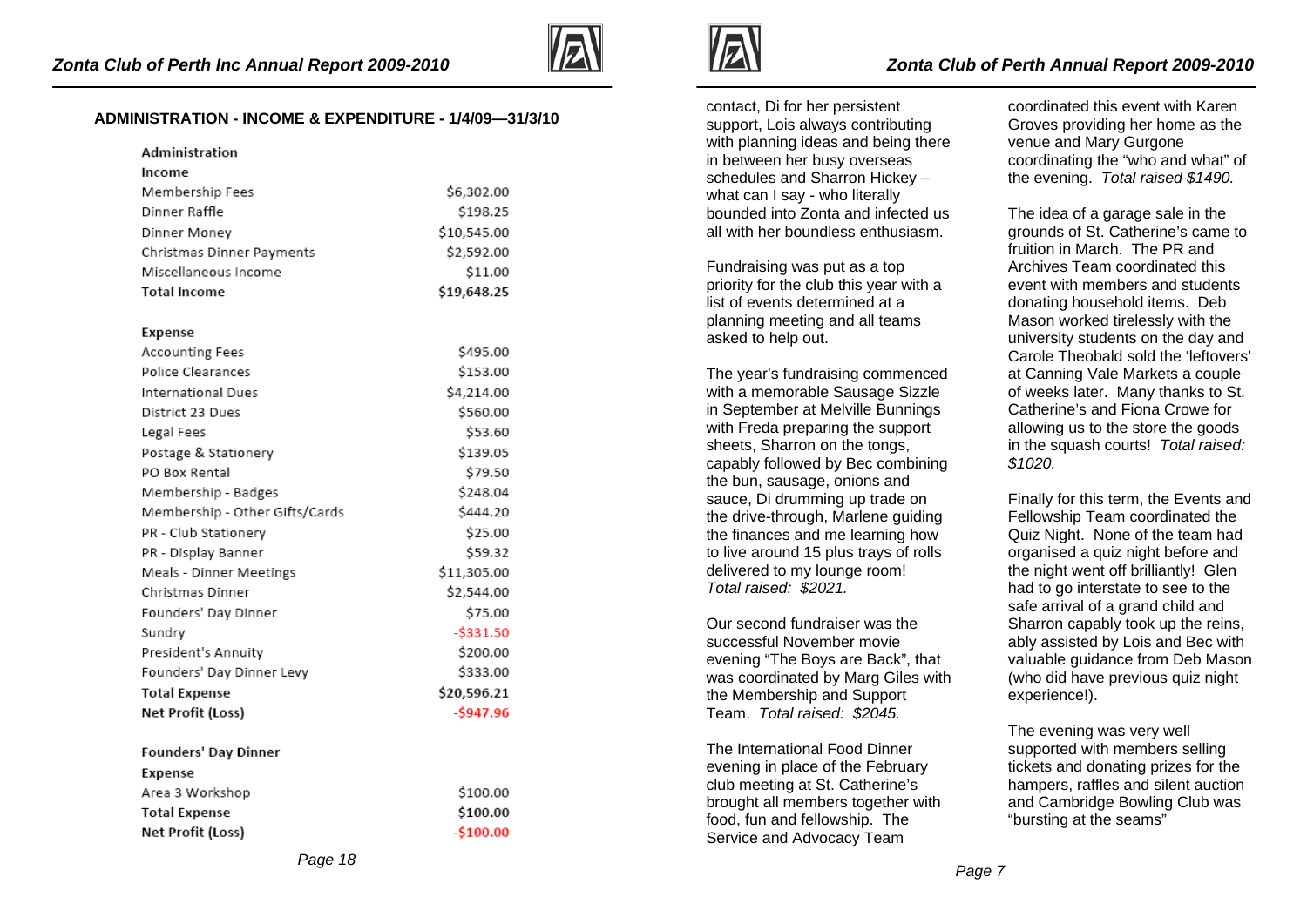

The Quiz Master was Mr Stan Wisniewski who did a wonderful job of overseeing the evening – he was also the winner of the "Money Jar" totalling \$83.40 (his estimate was \$83.50) which he graciously donated back to Zonta. Freda and Hal were presented with a lovely bottle of wine for being the "most senior" attendees! " *Total raised: \$4,811* 

In conclusion, and as we start to plan ahead for the 2010-2011 year, to all Perth Club Zontians, thank you for your support over the past year, your attendance at functions and your generosity of giving – may next year be bigger and better.

*Events and Fellowship Team Glen Wilson (Co-ordinator) Marlene O'Meara (Mentor) Bec Christou Sharron Hickey Freda Jacob Lois Joll Lyn McArthur Diana Rigg* 

**Membership and Program**  *Karina Moore* 

The team has held meetings monthly in order to organise the program for the monthly Club Meetings and plan recruitment of new members.

*Membership* 

We commenced the year with 32 members and at the time of this report have 36 – four short of our target or 40 for the year. We have had many enquiries about membership over the summer which the team, led by Judy and Marg, is still busy following up on, so the goal of 40 should be achievable in the forthcoming months.

- *Transfers in:* We welcomed Deb Hall and Joy Zec, who transferred from the Zonta Club of Swan Hills in November 2009 and February 2010 respectively.
- *Transfers out:* Marilyn Rainier transferred to the Zonta Club of Perth Northern Suburbs – we look forward to being re-united with her at interclub events.
- *Newly Inducted:* Lesley Meaney, Jill Anderson and Donella Caspersz were inducted in May, Bonnie Kelly was inducted in July, Sharron Hickey in November and Val Gandossini in April. Lesley, Jill and Val's club membership is a double celebration for the Membership and Program Team as they have all been subsequently allocated to this team upon joining the club.
- *Leave of Absence*: Roslyn Budd took 12 months due to illness but is now well on the road to recovery and Penny Flett





Registered Company Auditor No. 1390 A 942 Security and site

95 Caroosaha Avenue Mount Nasara WA 6112 Telephone/Facinal, 9497-3501 Mobile 0411 168 719 Email (barker@iinct.net.au

#### **INDEPENDENT AUDIT REPORT**

TO THE MEMBERS OF **ZONTA CLUB of PERTH INC** 

#### Scope

I have audited the special purpose financial report of the Zonta Club of Perth inc for the year 31 March 2010 as set out in the Statement of Income and Expenditure. The Management Committee is responsible for the financial report and has determined that the accounting policies used are consistent with the financial reporting requirements of the Association's constitution and are appropriate to meet the needs of the members, I have conducted an independent audit of the financial report in order to express an opinion on it to the Board. No opinion is expressed as to whether the accounting policies used are appropriate to the needs of the members.

The financial report has been prepared for distribution to the Members for the purpose for fulfilling the Management's Committee financial reporting requirements under the Rules of the Association. 1 disclaim any assumption of responsibility for any reliance on this report or on the financial report to which it relates to any person other than the Members, or for any purpose other than that for which it was prepared.

My audit has been conducted in accordance with Australian Auditing Standards. My procedures included examination, on a test basis, of evidence supporting the amounts and other disclosures in the financial statement, and the evaluation of significant accounting estimates. These procedures have been undertaken to form an opinion whether, in all material respects, the financial report is presented fairly in accordance with the cash basis of accounting whereby revenue is recorded when it is received, expenses are recorded when they are paid, and no assets or liabilities, other than cash and bank balances are recorded.

Accounting Standards and other professional reporting requirements (UIG Consensus Views) are not applicable to the cash basis of accounting adopted.

The audit opinion expressed in this report has been formed on the above basis.

#### **Qualification**

Given the nature of cash receipts it is not possible in my examination to include audit procedures that extend beyond the amounts of income recorded in the accounting records of the association.

#### **Qualified Audit Opinion**

In my opinion, except for the effects such as adjustments, if any, as might have been determined to be necessary had the limitation been discussed in the qualification paragraph not existed, the financial report presents fairly in accordance with the cash basis of accounting, as described

above the payments and receipts of the Zonta Club of Perth inc for the year ended 31<sup>st</sup> March 2010 and its bank balances as at that date.

WJ Barker - FCPA Auditor

19th April 2010

ability limited by a reflexed presed under Professional tandards Legislation.

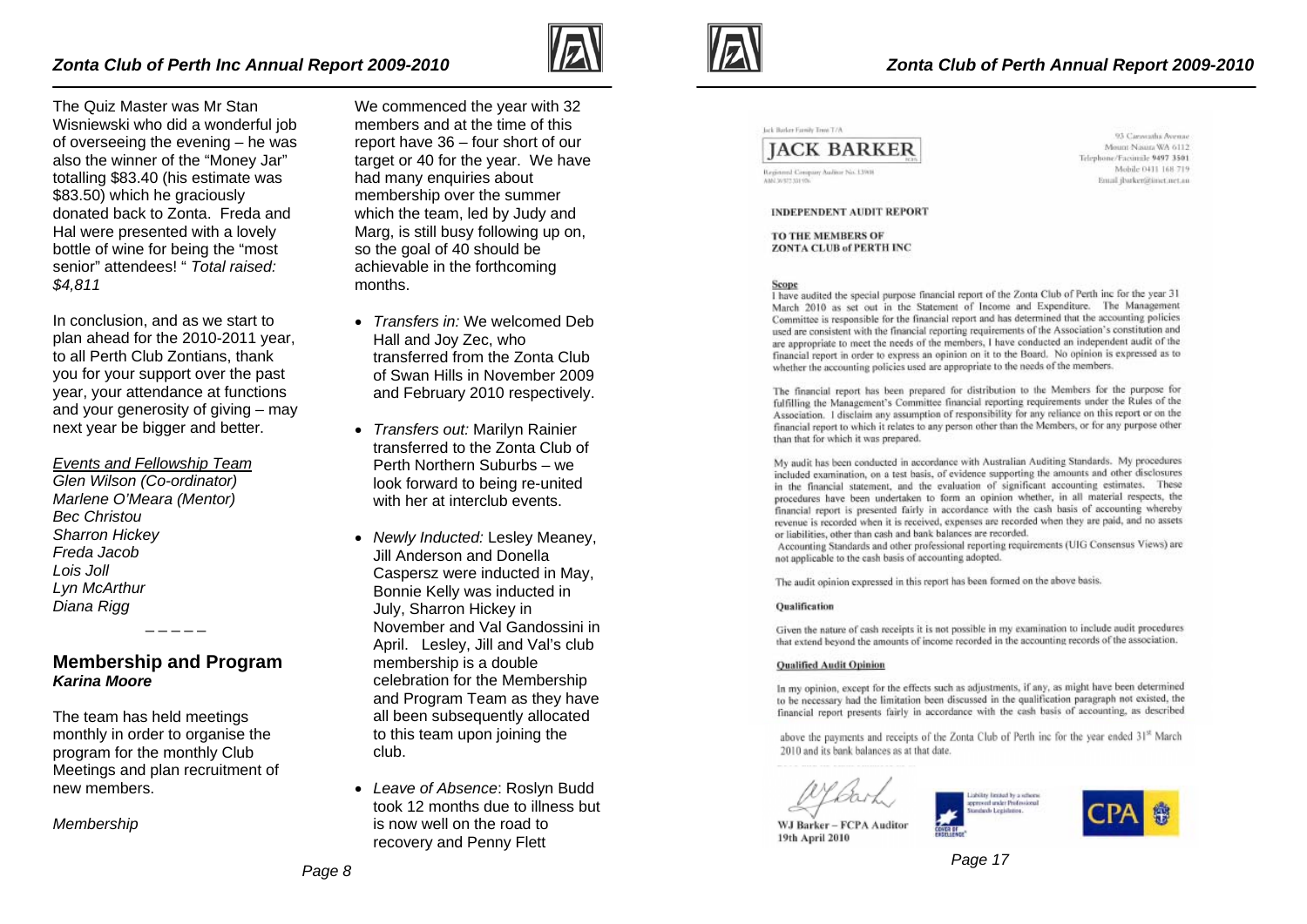The fundraising balance at the end of the year was \$4,295.91 less \$2,000 for the Yarri Wada Project which will be allocated in 2010/11.

The club begins the new year with \$2,295.91 in the fundraising account.

The Administration funds balance at the end of 2009/10 is \$3,159.59 after expenditure of \$948 during the year.

During the year the club decided that Zonta Holidays should be self funded out of interest and capital. \$1,250 was spent during the year and \$14,228 is still available for this program.

The Ngarinyin Project raised \$593 during the year from an overseas donation and card sales. Funds on hand are now \$3770.31.

The club also holds in trust funds for the District 23 Yarri Wada Puppet Project of \$4903.93 and Founders' Day Dinner money of \$2231.75 which will be spent on the Area 3 workshop in 2010.

Overall the club is in a sound financial position.

I would like to thank Marlene O'Meara for supporting me in my role as Treasurer by doing all the banking and cheque writing.

 $-$ 





commenced 12 months leave in February 2010.

- *Resignations*: In April 2010 Bonnie Kelly, Dianne Agnew and Deb Hall resigned due to competing obligations preventing them from continuing active participation in the club as members. They all wish us well in our future endeavors – as we do them.
- *Vale Yvonne Roberts:* Sadly one of the club's most valued founding members passed away in January 2010. We honour and respect the contribution made by Yvonne during her years of service to the club. She will be missed by the many people she touched within and external to the club.

## *Program*

The monthly dinner meetings have been held at St. Catherine's College where the staff have looked after us very well.

Christmas was a magical buffet celebration. Jill and Helen did a wonderful job of decorating the tables and we were delighted to have Lesley Meaney lead us in a 're-word the Christmas carol' game. Members joined in the carol rescripting and singing with enthusiasm.

Breaking with tradition, we held our February 2010 meeting at Karen Groves' lovely home in Cottesloe, in the form of an International dinner fundraiser. We had special fayre from all over the world with each team preparing traditional meals from a variety of countries.

Average attendance of members during the year has been 28.6. This does not include guests and awardees (39) and speakers (5).

*Visiting Zontians:* Our District 23 Governor, Alison Martin, attended our May 2009 and March 2010 meetings and Odile Glenn from Tasmania came to our March meeting.

## *Guest Speakers 2009-10*

- May: *Elizabeth Shaw*, Australian Youth Representative to the UN.
- June: *Gemma Sisia*, Principal Tanzanian Community School
- September: Down Under Night with
	- o *Kath Mazzella*, Founder of the Gynaecology Awareness Information Network (GAIN) and advocate for International Gynaecological Awareness Day and
	- o *Glen Wilson,* (club member) International Continence Consultant with Sharron Hickey and Bec Christou memorably modelling various continence products!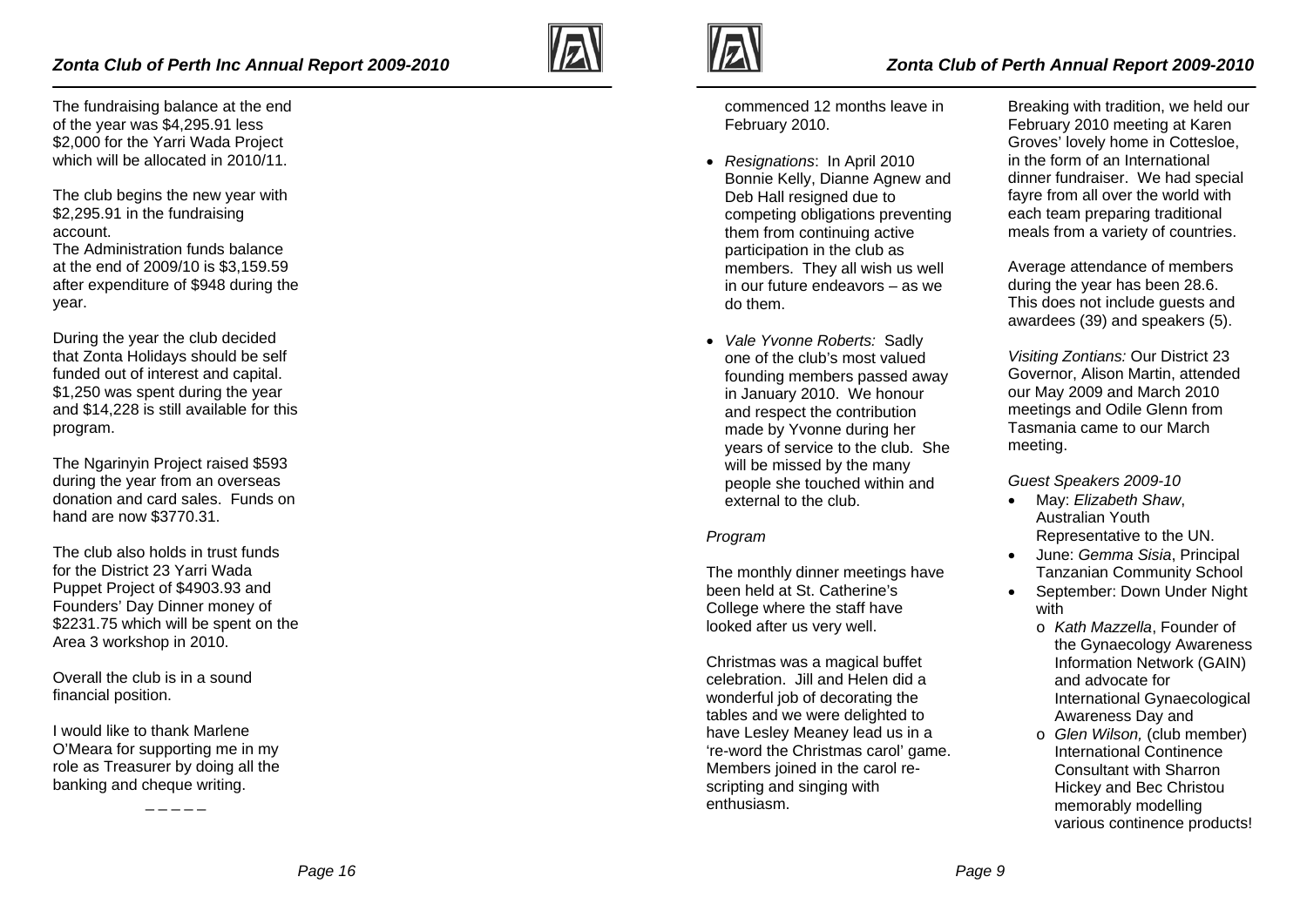# *Zonta Club of Perth Inc Annual Report 2009-2010*



- November: *Donella Caspersz* (club member), Students in Free Enterprise (SIFE) Programme.
- March: *Jo Beer* Nutritionist and former Zontian spoke about lifestyle and healthy diet choices
- May: *Janet Holmes a Court* is planned to be the speaker at our AGM.

*Zonta Showcase 2009-10* 

- May: *Jane M Klausman Award*, Karen Groves
- June: *Yarri Wada Project*, Karen Groves
- July: *Role of District Governor*, Judy Tennant
- August: *Zonta International Slate*, 'Tricia Summerfield
- October: *Awards* YWPA, TAFE, Education, Larraine McLean
- November: *Archives*, Margaret Medcalf
- March: *TAFE Award*, 'Tricia Summerfield
- April: *Club slate*, Karina Moore (on behalf of Wendy Atherden).

*Inter-Team Activity* 

The Team assisted the Events and Fellowship Team with a film afternoon fundraiser 'The Boys Are Back' at the Windsor Theatre in Nedlands.

Members have also assisted the Public Relations and Archives Team by providing a variety of

interesting "Inzert" articles on notable activities they have undertaken beyond the work of the club. Thank you - Helen Margaria, Lesley Meaney and Penny Flett for sharing your successes with us this year.

During the year we have supported members whenever the need has arisen and have been active participants in club activities beyond the regular team and club meetings.

*Members' Satisfaction Survey* 

The Team conducted a membership satisfaction survey via a three part questionnaire covering the areas of meeting content, venue and meals. The feedback received from over 60% of the members was very positive.

Fellowship was a key theme in most of the responses along with a desire to learn more about the Zonta International projects and goals.

Thank you to everyone who contributed to this project.

*Acknowledgements* 

Thank you to all Team members for your contributions. A special thank you goes to Marg Giles who has provided this team with mentoring and corporate wisdom in a generous and forgiving manner.



# *Zonta Club of Perth Annual Report 2009-2010*

After much fellowship, including a group photo of the street marching banner for the archives, all enjoyed the multicultural feast! It was a short business meeting.

Sadly, charter member, Yvonne Roberts had passed away during the summer break and members shared anecdotes of Yvonne's 39 active years with the Club.

## *Zonta House Women's Refuge*

Mary Gurgone is the deputy chair of the Refuge Management Committee and kept the Team informed on developments. During the year, the Strategic Plan for the Refuge and Skills Profile for the Management Committee highlighted the need for Finance skills and Governance skills. Therefore, Denise Hamilton, a member of the Zonta Club of Perth, was recruited to enhance these skills of the Refuge Management Committee.

Further, regular reports to the club led to ongoing interest and contributions by members including:

- Panties contributed following the talk by Kath Mazzella of the Gynaecological Awareness and Information Network
- Ongoing contributions of clothes and toiletries by members, especially at the Christmas dinner
- \$1000 contribution which was a vital resource for the preventative outreach programs conducted by the Refuge's social worker
- Attendance at a visit to the Refuge by interested members

Considering that the Service and Advocacy Team had some members who were unable to attend meetings, it has been an outstanding year by a busy group of members who I wish to thank wholeheartedly.

*Service and Advocacy Team*

*Mary Gurgone (Co-ordinator) Karen Groves (Mentor) Wendy Atherden Diane Agnew Sciona Browne Fiona Crowe Deb Hall Bonita Kelly (part year) Katina Law* 

**Treasurer's Report**  *Katina Law* 

This year was an excellent year for fundraising at the club. Overall \$14,648.50 was raised from eight different fundraising projects plus income from investments.

The club allocated \$13,930 to various awards and projects through the year.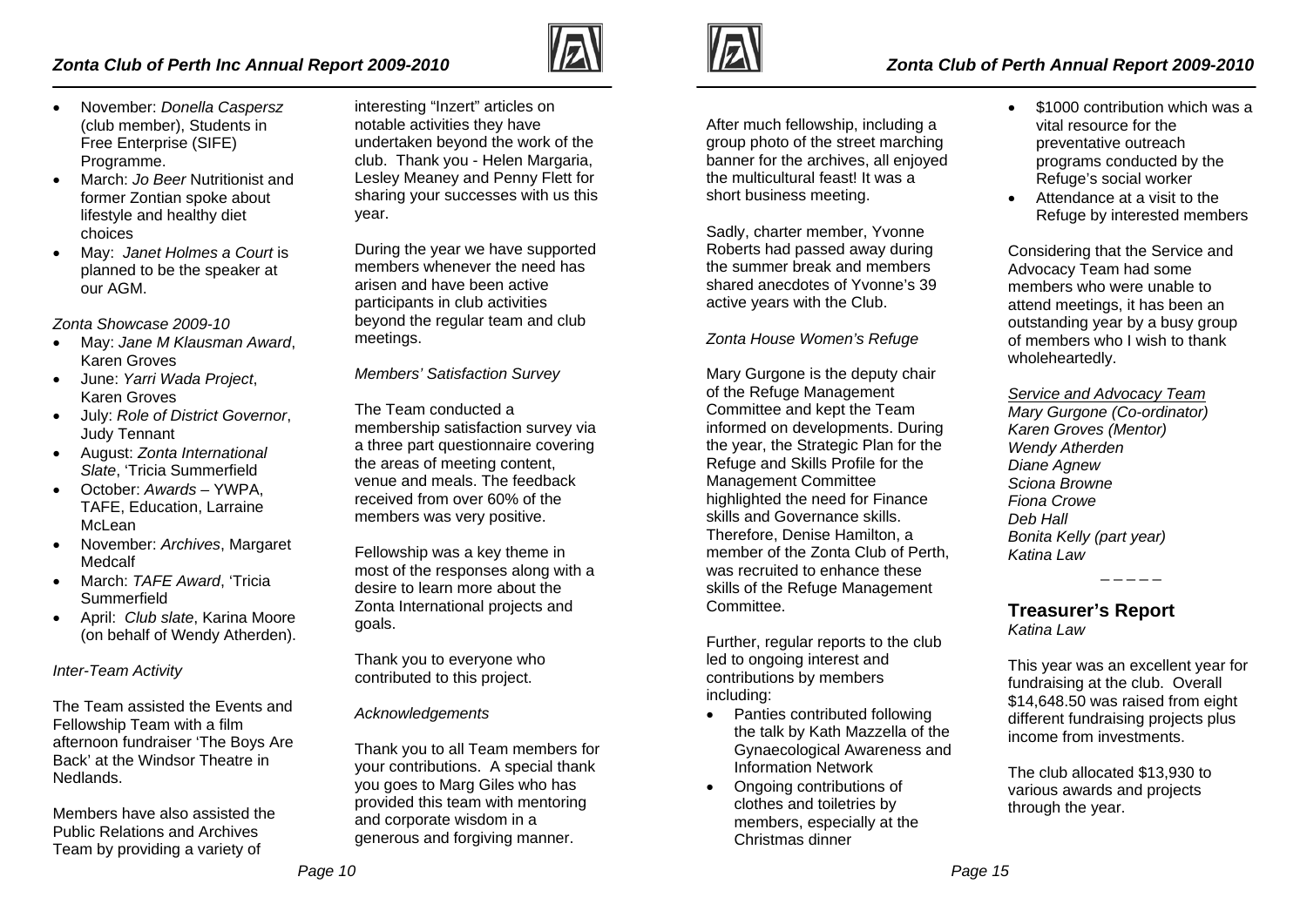# *Zonta Club of Perth Inc Annual Report 2009-2010*

opportunities to meet and make strategic links.

About 30 women attended, representing a wide array of women's groups. We were delighted to have representatives of aboriginal women from Broome, as well as Perth-based aboriginal women. The richness of the discussion was partly due to the women's groups, which included representatives from universities, health groups, refuges, businesses, sports groups, multicultural organizations and welfare groups, to mention a few. The conduct of the workshop by Lotterywest officials also made for an extremely worthwhile day.

The feedback from the day came spontaneously via email. Large international organisations, as well as small unincorporated groups, advised that they found the day "useful, excellent for networking and a great opportunity to find ways of collaborating with other likeminded women's groups to apply for Lotterywest grants".

The workshop coincided with the Area 3 Founders' Day Dinner and provided Zonta clubs from non-metropolitan areas the opportunity to attend. There was a strong Zonta Club of Perth presence, with Service and Advocacy Team members attending. St. Catherine's College and the Principal, Club member

Fiona Crowe, generously provided the venue and catering for the day. Lucy Reynolds from Lotterywest, along with her colleague who joined us in the afternoon, provided excellent facilitation and information.

*Process For Ad Hoc Requests* 

In consultation with Tricia Summerfield and other experienced members such as Lennie McCall. Bonnie Kelly has developed a process for efficiently dealing with ad hoc funding requests, which is consistent with policy and procedures previously agreed to by the Club.

*International Dinner* 

The success of the International Dinner Meeting, at the home of Karen Groves on 11 February 2010, was due to the careful forward planning, coordination and preparations by the Service and Advocacy Team as well as the contributions by all other teams. In total, about \$1450 was raised for Zonta projects.

Team members spent the day at Karen's home adorning the tables with flags and maps, before everyone began arriving soon after 6pm. Each team prepared and served foods of different countries and cultures and each team had a role in the smooth running of the evening.



*Zonta Club of Perth Annual Report 2009-2010* 

*Membership and Program Team Karina Moore (Co-ordinator) Marg Giles (Mentor) Jill Anderson Penny Flett Val Gandossini Lesley Meaney Helen Margaria Judy Tennant* 

# **Public Relations and Archives** *Gillian Palmer*

The Team began the year by drawing up a list of the activities for the coming year to meet the needs of the Zontian community (internal activities) and the wider community (external activities).

*Internal activities* include producing the club's 'Inzert' bi-monthly newsletter, maintaining the membership list, designing flyers for events, collating new members' packs for induction ceremonies, preparing prospective members packs that contain our club's presentation on DVD and managing the club's Yahoo correspondence.

Members have also supported District 23 through producing the Yarri Wada News, assisting with the D23 website and helping with D<sub>23</sub> Conference activities.

*External activities* include managing the club's web site that has attracted many potential members, lodging adverts in local newspapers for events and supporting inter-club functions and workshops.

In July 2009, the team helped Lennie and Margaret with their mammoth task of organising the District Pictorial History and Archives Display for the D23 Ballarat Conference. All clubs in Area 3 provided contributions and the final display consisted of 28 posters. It covered 8 display stands along one side of the main conference hall and subsequently made a valuable addition to the District Archives.

At the Conference our club also won 4 out of 9 Public Relations Awards. These were for our Yarri Wada Presentation pack, Prospective Members' pack, Founders' Day Dinner 2008 materials and our Inzert newsletter.

As Carole also had the role of D23 Newsletter editor, it was agreed to reduce the Inzert frequency to bimonthly so it alternated with the D23 News Flash. This would give everyone involved time to prepare quality materials and also provide sufficient time for members to read them.

Our team will miss the contribution of our Mandurah based reporter, charter member and Zontian extraordinaire, Yvonne Roberts,